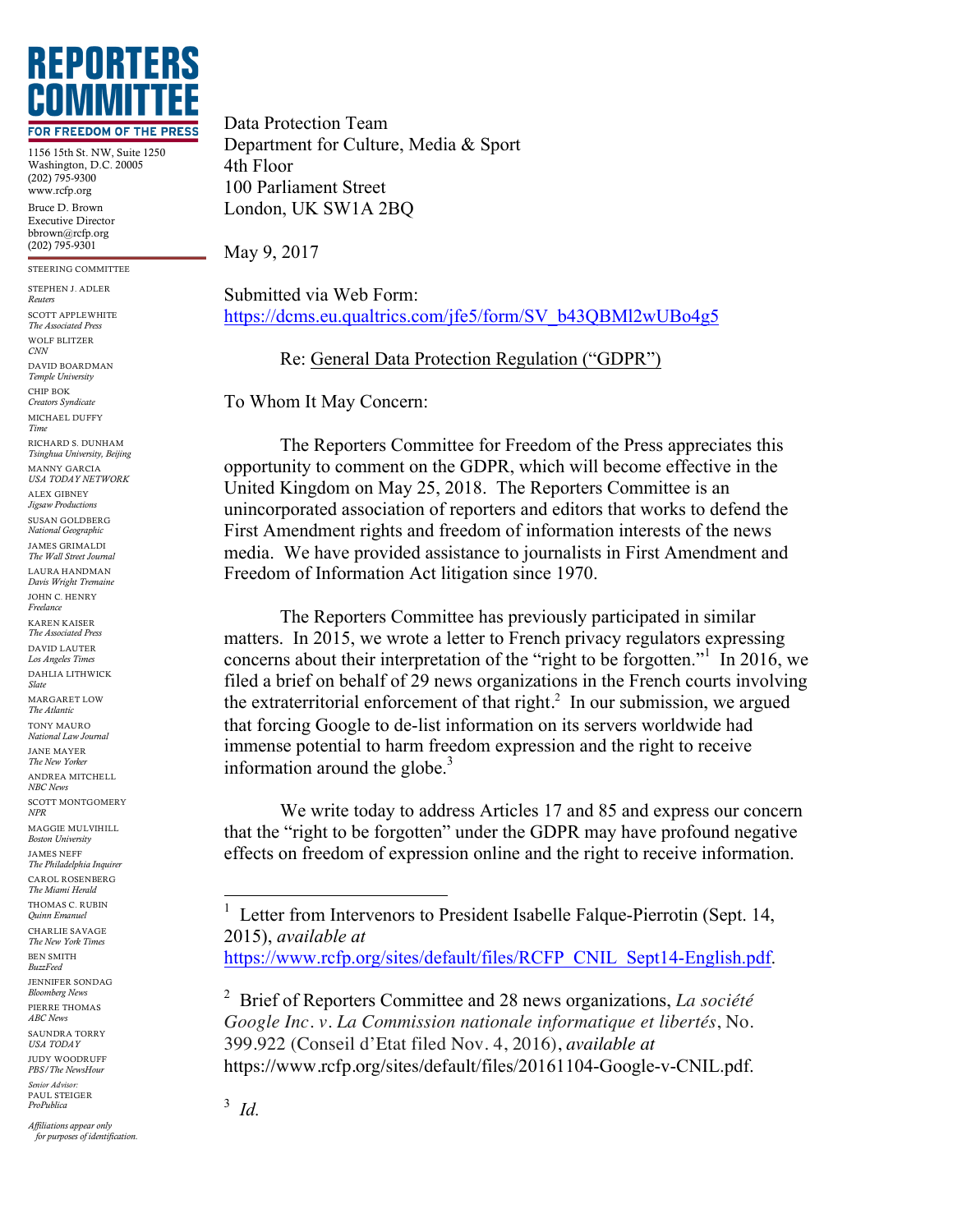**I. Extending Article 17's Right To Be Forgotten Requirement To Online Platforms Threatens Obligations Under International Law To Protect Freedom of Information.**

Since the *Google Spain* decision in 2014, "right to be forgotten" obligations have applied to search engines such as Google or Bing, but have not been extended to Online Service Providers ("OSPs") such as Facebook or Twitter. Under the GDPR, individual EU Member States are required to implement derogation policies to reconcile free expression interests with privacy concerns. When considering this balance and implementing their own policies, Member States should recognize that applying the "erasure" obligations of Article 17 to digital platforms will directly affect the ability of the news media to report on newsworthy events. By extension, the public's interest in receiving newsworthy information will be curtailed. In order to respect obligations under international law, Article 17 should not be extended to these platforms.

International law has long afforded robust protections for journalists, news organizations, and the global public against the suppression of the free flow of information. Article 19 of the International Covenant on Civil and Political Rights ("ICCPR") and Article 19 of the Universal Declaration of Human Rights ("UDHR") recognize a fundamental right to freedom of opinion and expression, including the "freedom to hold opinions without interference and to seek, receive, and impart information and ideas through any media." UDHR, G.A. Res. 217 (III) A, art. 19, U.N. Doc. A/RES/217(III) (Dec. 10, 1948); ICCPR, Dec. 16, 1966, 999 U.N.T.S. 171. The UDHR and the ICCPR both protect not only a journalist's right to speak and publish, but also the public's right to "receive . . . information and ideas through any media and regardless of frontiers." UDHR, G.A. Res. 217 (III) A, art. 19, U.N. Doc. A/RES/217(III) (Dec. 10, 1948) (emphasis added); ICCPR art. 19, Dec. 16, 1966, 999 U.N.T.S. 171.

Today, hosting platforms such as Twitter and Facebook have become among the most important tools at the disposal of news organizations to seek, receive, and impart information and ideas. For example, these online platform companies are one of the primary means through which the public seeks out the news.<sup>4</sup> Indeed, a majority of American adults obtain news or discover links to news articles through social media platforms.5 Moreover, internet platforms such as Facebook and Twitter have become

 <sup>4</sup> *See, e.g*., Michael Barthel et. al, *The Evolving Role of News on Twitter and Facebook*, PEW RESEARCH CENTER, Jul. 14, 2015, http://www.journalism.org/2015/07/14/theevolving-role-of-news-on-twitter-and-facebook/ (stating that "The share of Americans for whom Twitter and Facebook serve as a source of news is continuing to rise"); Jeffrey Gottfried & Elisa Shearer, *News Use Across Social Media Platforms*, PEW RESEARCH CENTER, May 26, 2016, http://www.journalism.org/2016/05/26/news-use-across-socialmedia-platforms-2016/ (stating "A majority of U.S. adults – 62% – get news on social media").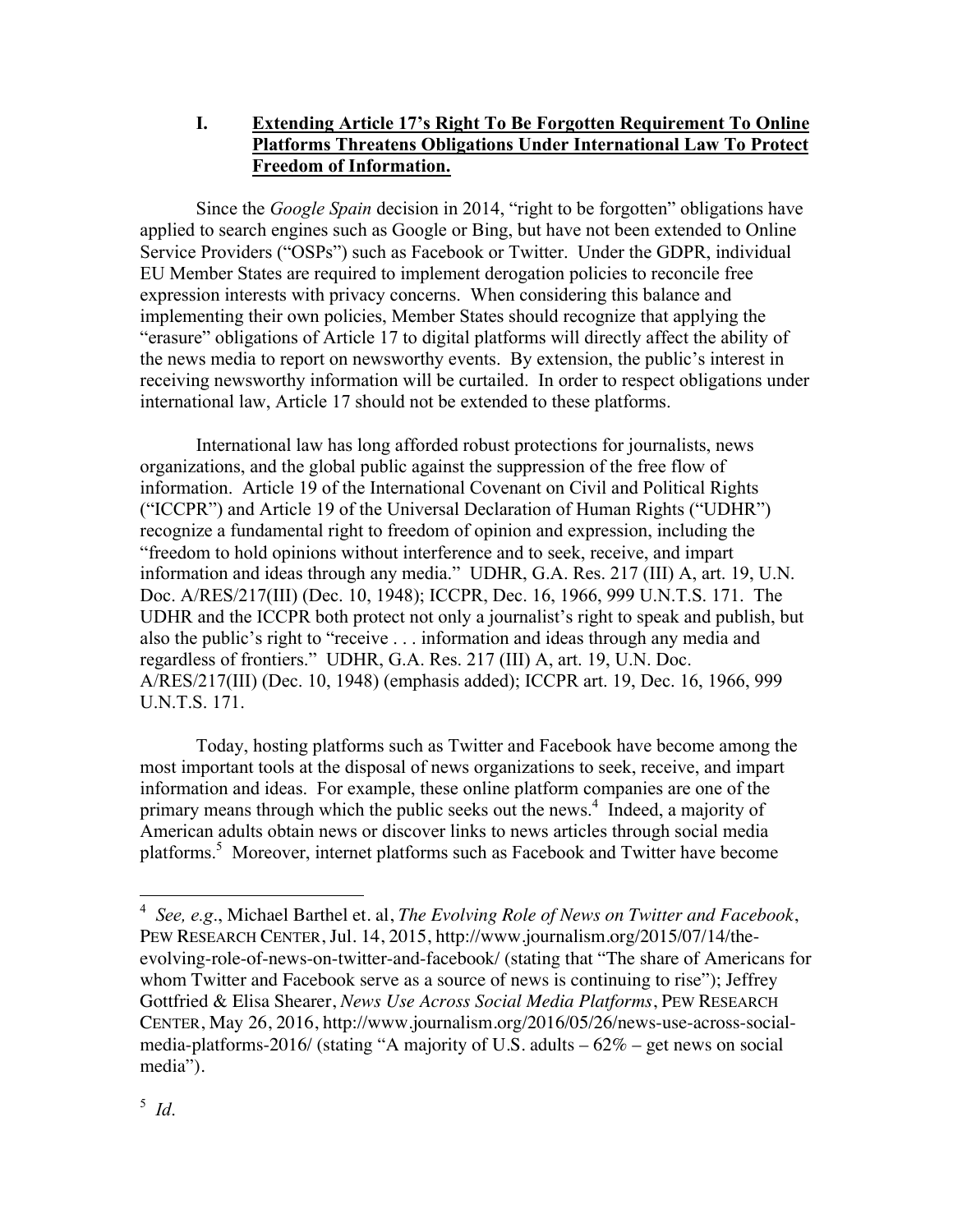profoundly important to journalists as a major mechanism for newsgathering and a source of connections between journalists and their readers.<sup>6</sup>

To protect freedom of expression and the right to receive information, Member States should not extend Article 17's requirements to hosting platforms.

## **II. Member States Should Apply Article 85 Broadly To Defend International Principles Protecting The Flow Of Information To The Public.**

Article 85 of the GDPR states that Member States "shall by law reconcile the right to the protection of personal data pursuant to this Regulation with the right to freedom of expression and information[.]" Art. 85.1. Following this principle, Article 85 requires Member States to create special exemptions for journalistic purposes "if they are necessary to reconcile the right to the protection of personal data with the freedom of expression and information." Art. 85.2. These concepts are vitally important but Article 85 does not elaborate on them. Member States must therefore give this language the broadest possible interpretation so that it may serve its intended purpose.

First, to uphold substantive international principles protecting the flow of information to the public, Member States should interpret "journalistic purposes" expansively and create derogations that allow the news media to gather and report the news freely. This approach is necessary because the GDPR's "lack of clarity about the scope and substance of exceptions" endangers protections for the news media.<sup>7</sup> While the GDPR carefully details the interests of data protection, it leaves individual EU Member States to reconcile the right to freedom of expression and to determine what qualifies as "journalistic purposes" under Article 85.1. The law's vagueness risks limiting the scope of this vital exception. For example, under this cursory provision, a Member State may determine that a "blog post" does not obtain protection.<sup>8</sup> This body must apply Article 85 to avoid such an outcome.

 <sup>6</sup> Emily Bell & Taylor Owen, *The Platform Press: How Silicon Valley reengineered journalism*, TOW CENTER, Mar. 29, 2017 ("The influence of social media platforms and technology companies is having a greater effect on American journalism than even the shift from print to digital").

<sup>7</sup> Joris van Hoboken, *The Proposed Right to be Forgotten Seen from the Perspective of Our Right to Remember, Freedom of Expression Safeguards in a Converging Information Environment*, 29 (2013),

http://www.law.nyu.edu/sites/default/files/upload\_documents/VanHoboken\_RightTo%20 Be%20Forgotten\_Manuscript\_2013.pdf.

<sup>8</sup> Daphne Keller, *The Right Tools: Europe's Intermediary Liability Law and the 2016 General Data Protection Regulation*, BERK. T. L. J. at 52 (forthcoming 2017).